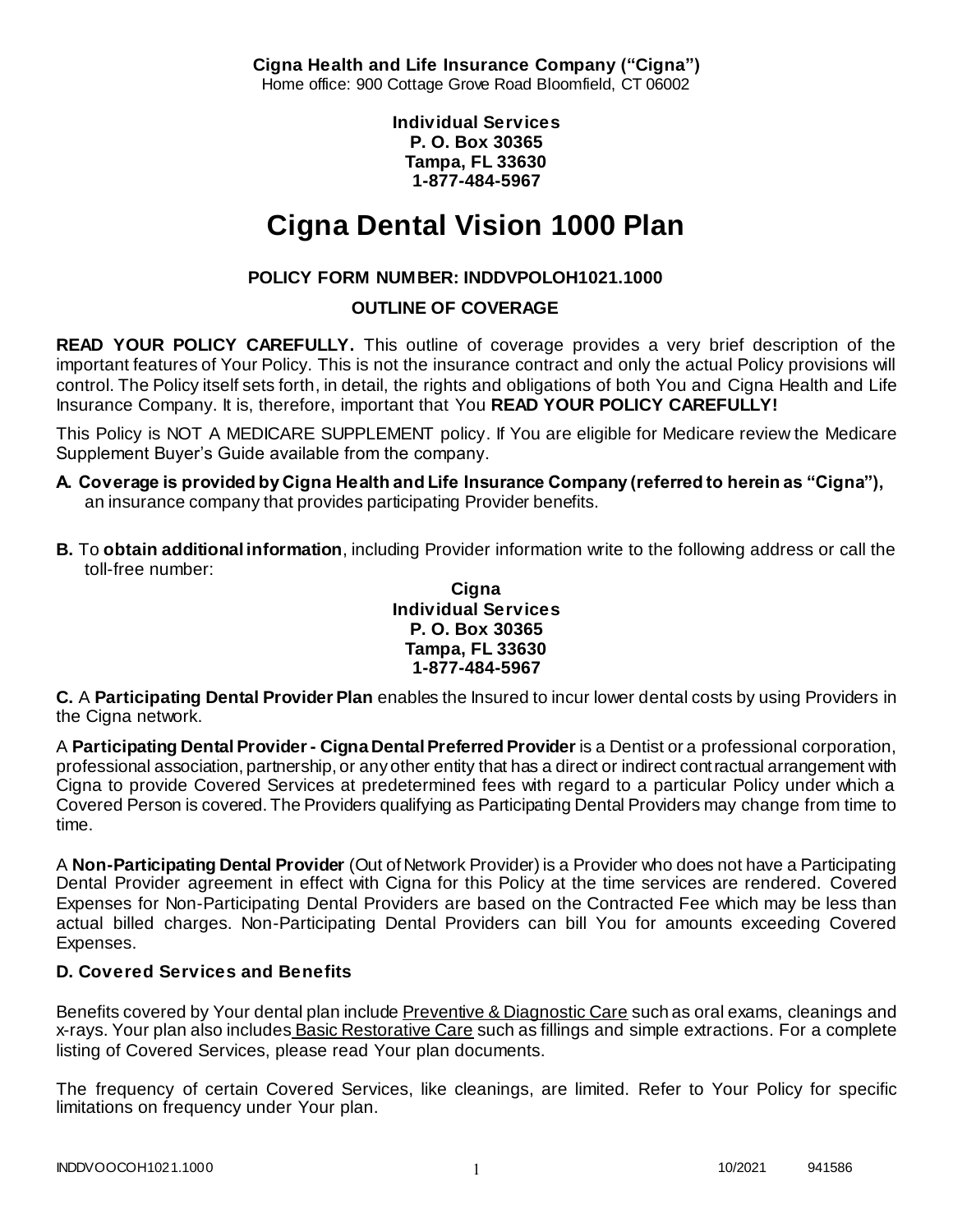### **Benefit Schedule**

The benefits outlined in the table below show the payment percentages for Covered Expenses **AFTER** any applicable Deductibles have been satisfied unless otherwise stated.

# **CIGNA DENTAL AND VISION INSURANCE** *The Schedule*

### **For You and Your Dependents**

#### **The Schedule – Dental Benefits**

If You select a Participating Dental Provider, Your cost will be less than if You select a Non-Participating Dental Provider.

#### **Emergency Services**

The Benefit Percentage payable for Emergency Services charges made by a Non-Participating Dental Provider is the same Benefit Percentage as for Participating Dental Provider Charges. Dental Emergency services are required immediately to either alleviate pain or to treat the sudden onset of an acute dental condition. These are usually minor procedures performed in response to serious symptoms, which temporarily relieve significant pain, but do not effect a definitive cure, and which, if not rendered, will likely result in a more serious dental or medical complication.

#### **Dental Deductibles**

Dental Deductibles are expenses to be paid by You or Your Dependent. Dental Deductibles are in addition to any Coinsurance. Once the Dental Deductible maximum in The Schedule has been reached You and Your family need not satisfy any further dental deductible for the rest of that year.

#### **Participating Dental Provider Payment**

Participating Dental Provider services are paid based on the Contracted Fee agreed upon by the Provider and Cigna.

**Non-Participating Dental Provider Payment** Non-Participating Dental Provider services are paid based on the Contracted Fee.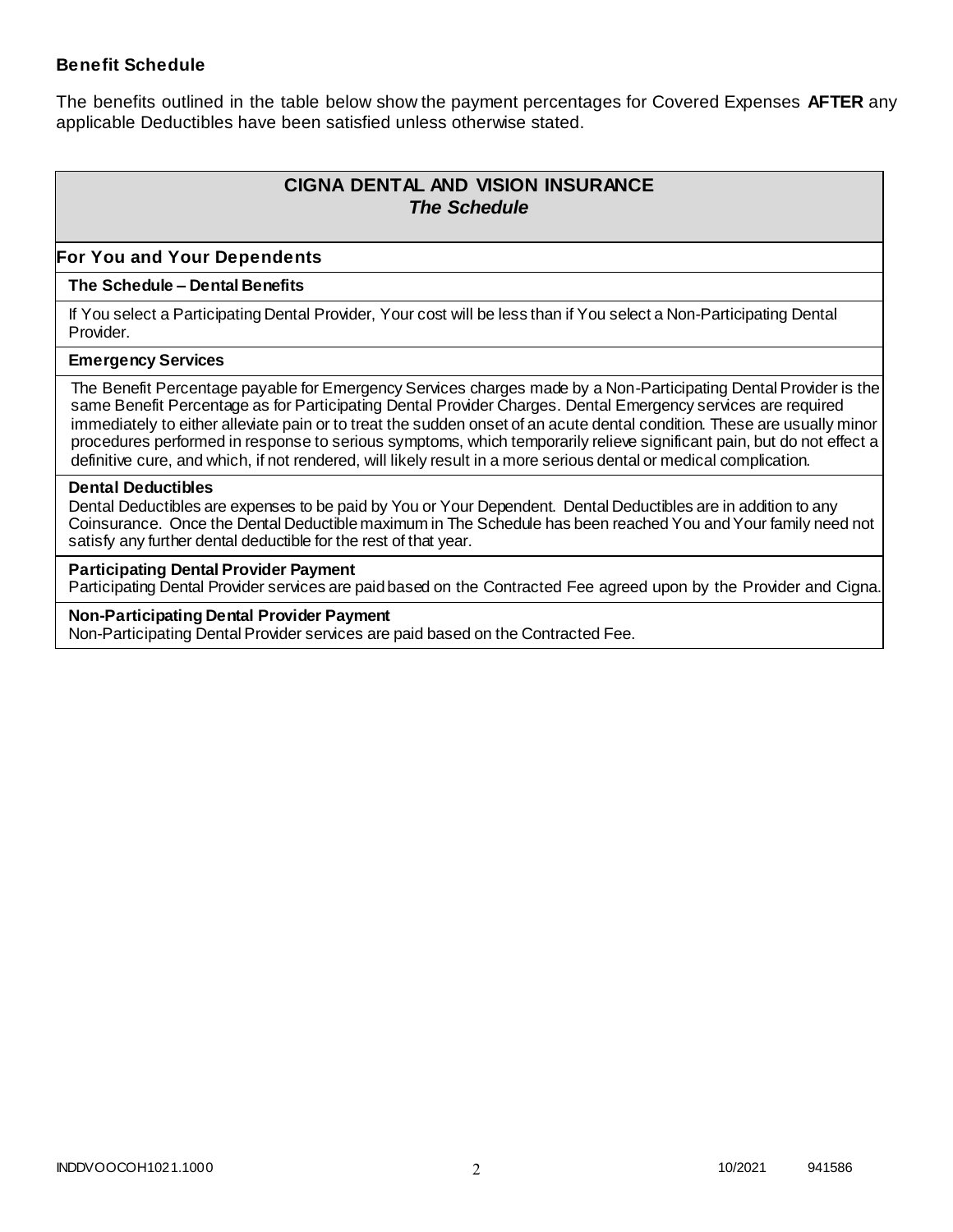| <b>DENTAL BENEFIT HIGHLIGHTS</b>                                                                                                                              |                                                  |
|---------------------------------------------------------------------------------------------------------------------------------------------------------------|--------------------------------------------------|
| Classes I, II<br><b>Calendar Year Maximum</b>                                                                                                                 | \$1,000 per person                               |
| <b>Calendar Year Dental Deductible</b><br>Individual                                                                                                          | \$50 per person                                  |
|                                                                                                                                                               | Not Applicable to Class I                        |
| <b>Family Maximum</b>                                                                                                                                         | \$150 per family                                 |
|                                                                                                                                                               | Not Applicable to Class I                        |
| <b>Class I</b>                                                                                                                                                | The Percentage of Covered Expenses the Plan Pays |
| Preventive Care<br>Oral Exams<br>Routine Cleanings<br>Routine X-rays<br><b>Fluoride Application</b><br><b>Sealants</b><br>Space Maintainers (non-orthodontic) | 100%                                             |
| <b>Class II</b>                                                                                                                                               | The Percentage of Covered Expenses the Plan Pays |
| <b>Basic Restorative</b><br>Fillings<br>Oral Surgery, Simple Extractions<br>Emergency Care to Relieve Pain<br>Non-Routine X-rays                              | 70% after dental deductible                      |

| The Schedule - Vision Benefits                                                                  |                                                                                         |
|-------------------------------------------------------------------------------------------------|-----------------------------------------------------------------------------------------|
| <b>VISION BENEFIT HIGHLIGHTS,</b>                                                               |                                                                                         |
| Eye Examinations, including refraction                                                          | The plan pays 30% of expenses, not to exceed a \$50 calendar<br>year maximum per person |
| Materials (corrective eyeglasses or contact<br>lenses, including fittings and follow-up visits) | \$100 calendar year maximum per person                                                  |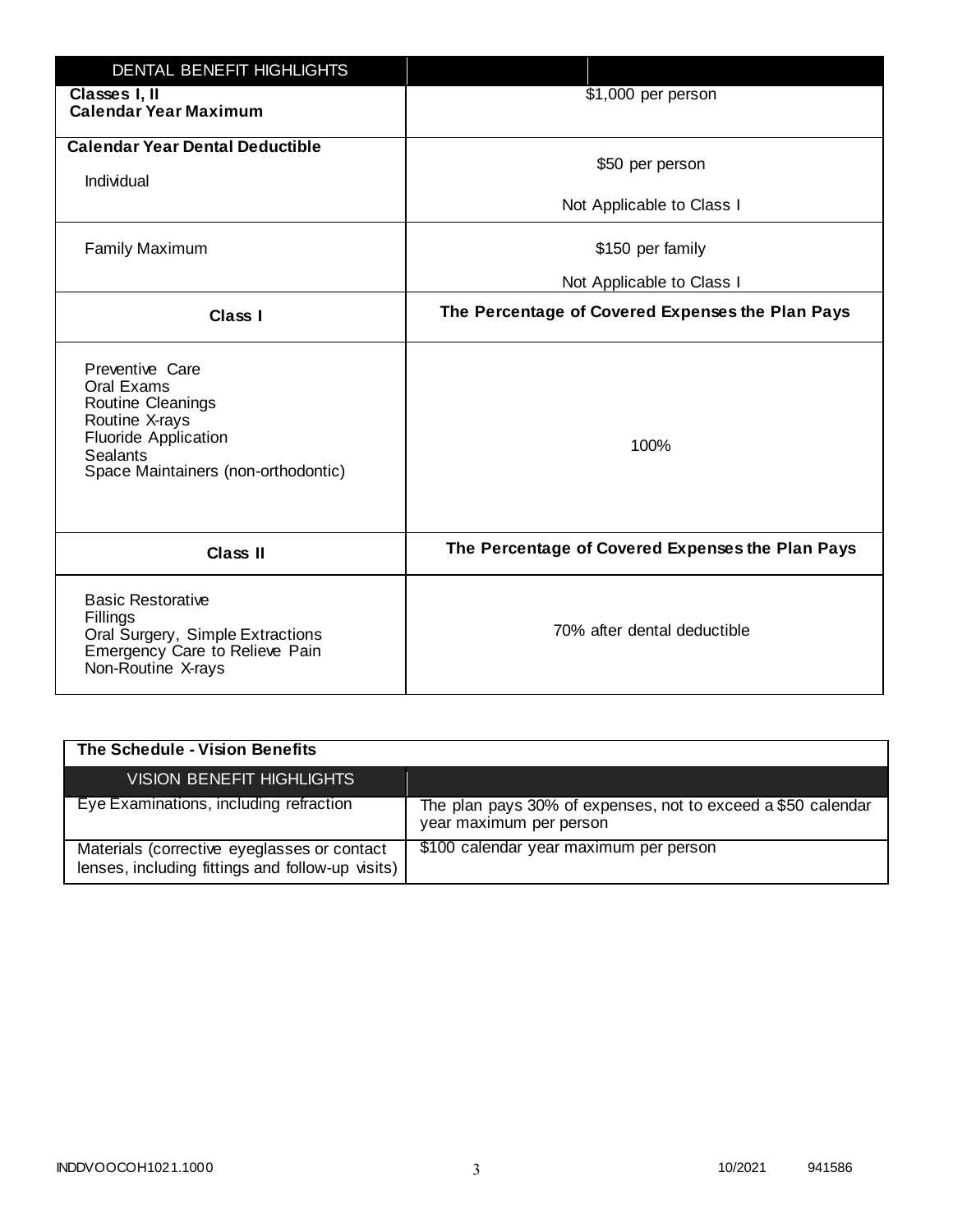# **Waiting Periods**

There is no waiting period for Class I or II dental benefits or for vision benefits.

### **Missing Teeth Limitation**

There is no payment for replacement of teeth that are missing when a person first becomes insured.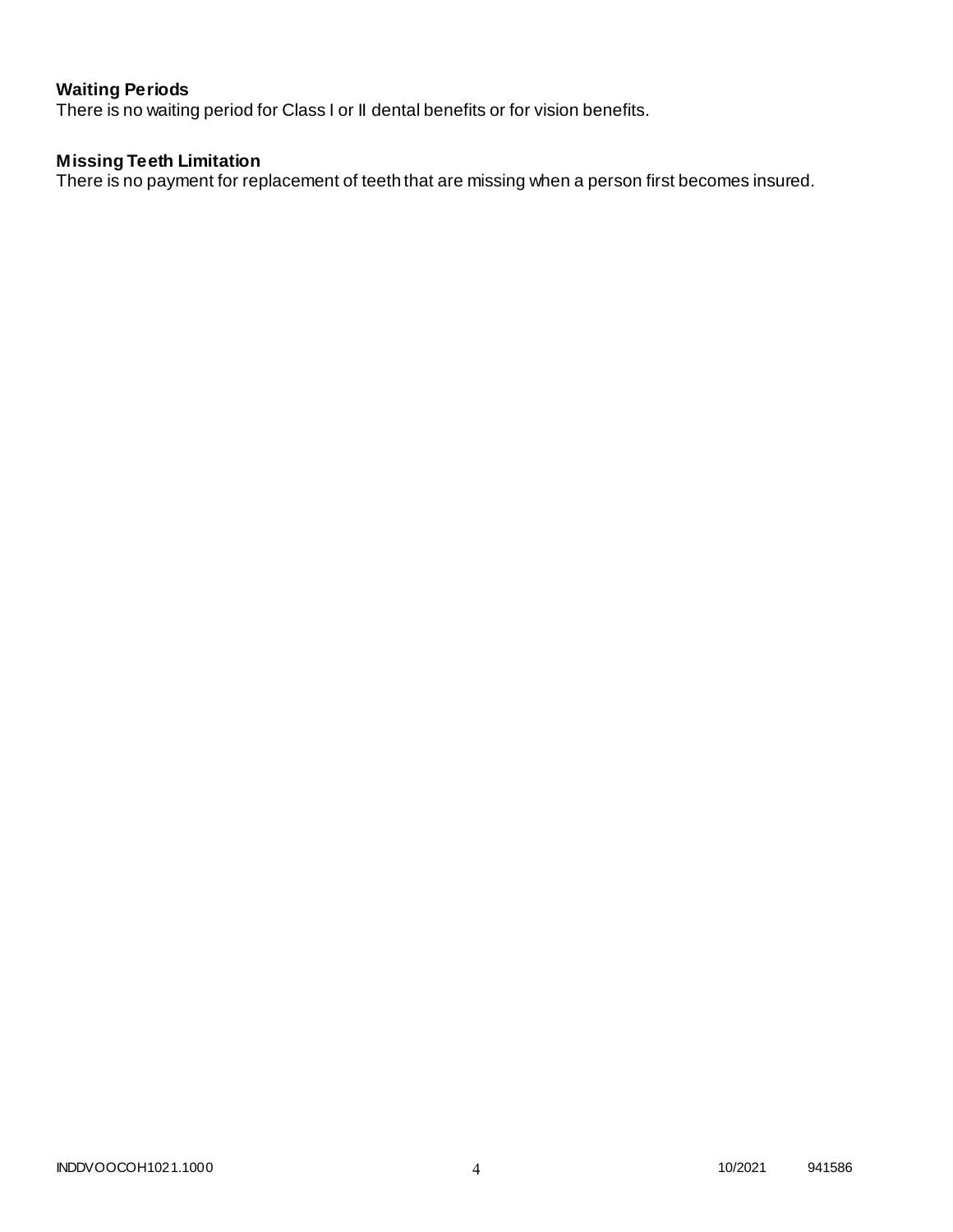# **E. Insured's Financial Responsibility**

The Insured is responsible for paying the monthly or quarterly premium on a timely basis. The Insured is also responsible to pay Providers for charges that are applied to the Deductibles, Coinsurance, and any amounts charged by Non-Participating Dental Providers in excess of the Contracted Fee. In addition, any charges for Medically Necessary and/or Dentally Necessary items that are excluded under the Policy are the responsibility of the Insured.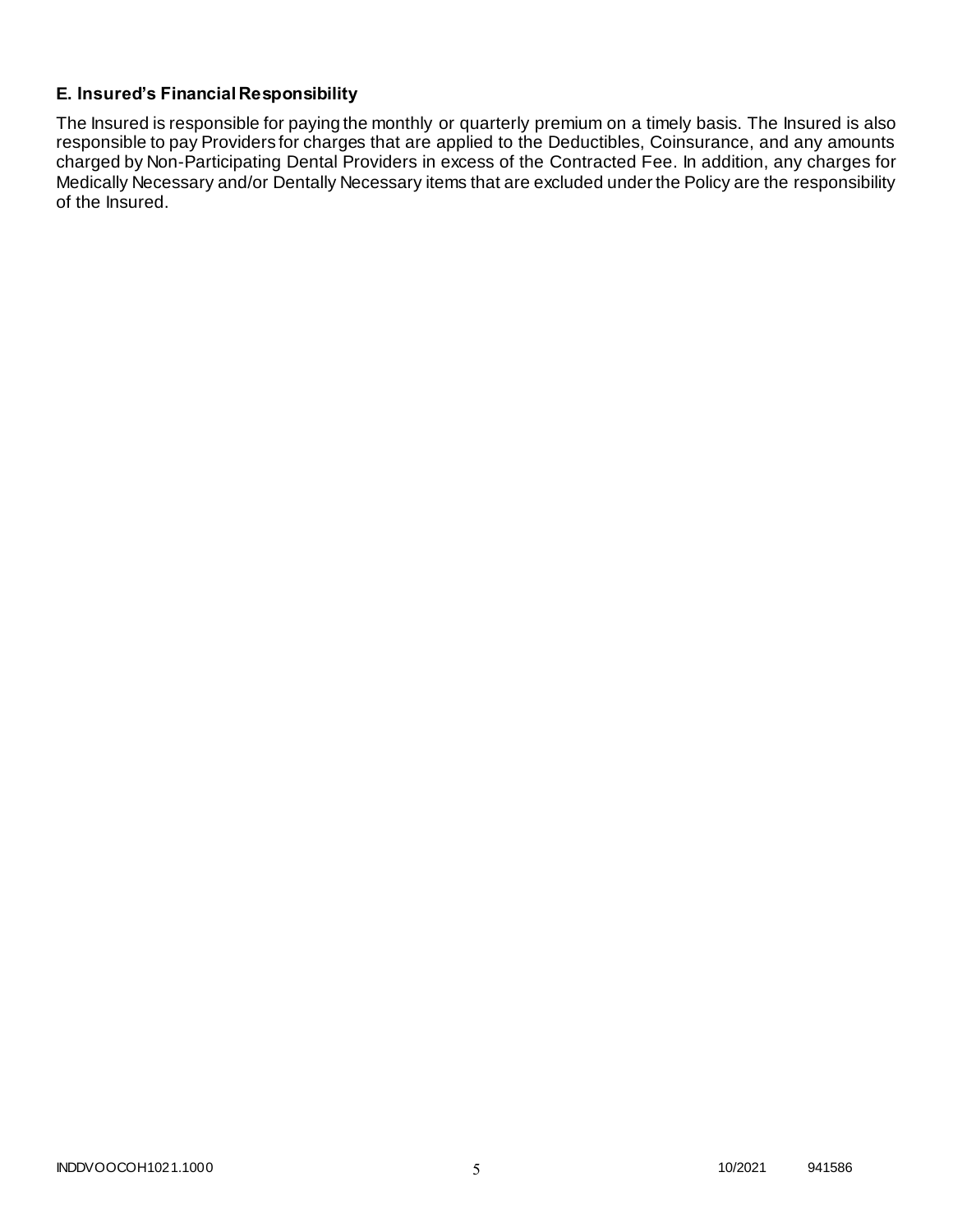# **F. Exclusions And Limitations: What Is Not Covered By This Policy**

# **Expenses Not Covered**

Covered Expenses will not include, and no payment will be made for:

- procedures which are not included in the list of Covered Dental Services or Covered Vision Services;
- cone beam imaging;
- instruction for plaque control, oral hygiene and diet;
- core build-ups;
- veneers;
- precious or semi-precious metals for crowns, bridges and abutments;
- restoration of teeth which have been damaged by erosion, attrition or abrasion;
- bite registrations; precision or semi-precision attachments; or splinting;
- implants or implant related services;
- orthodontic treatment, except for the treatment of cleft lip and cleft palate;
- general anesthesia or intravenous sedation, when used for the purposes of anxiety control or patient management is not covered; may be considered only when medically or dentally necessary and when in conjunction with covered complex oral surgery;
- athletic mouth guards;
- services performed solely for cosmetic reasons;
- personalization or decoration of any dental device or dental work;
- replacement of an appliance per benefit quidelines;
- services that are deemed to be medical in nature;
- services and supplies received from a hospital;
- prescription drugs;
- plano lenses;
- VDT (video display terminal)/computer eyeglass benefit;
- medical or surgical treatment of the eyes;
- any type of corrective vision surgery, including LASIK surgery, radial ketatonomy (RK), automated lamellar keratoplasty (ALK), or conductive keratoplasty (CK);
- Orthoptic or vision training and any associated supplemental testing;
- any eye examination, or any corrective eyewear, required by an employer as a condition of employment;
- safety eyewear;
- sub-normal vision aids or non-prescription lenses; or
- Magnification or low vision aids not shown as covered in the Schedule of Vision Coverage.

# **General Limitations**

No payment will be made for expenses incurred for You or any one of Your Dependents:

- For services not specifically listed as Covered Services in this Policy.
- For services or supplies that are not Medically Necessary.
- For services received before the Effective Date of coverage.
- For services received after coverage under this Policy ends.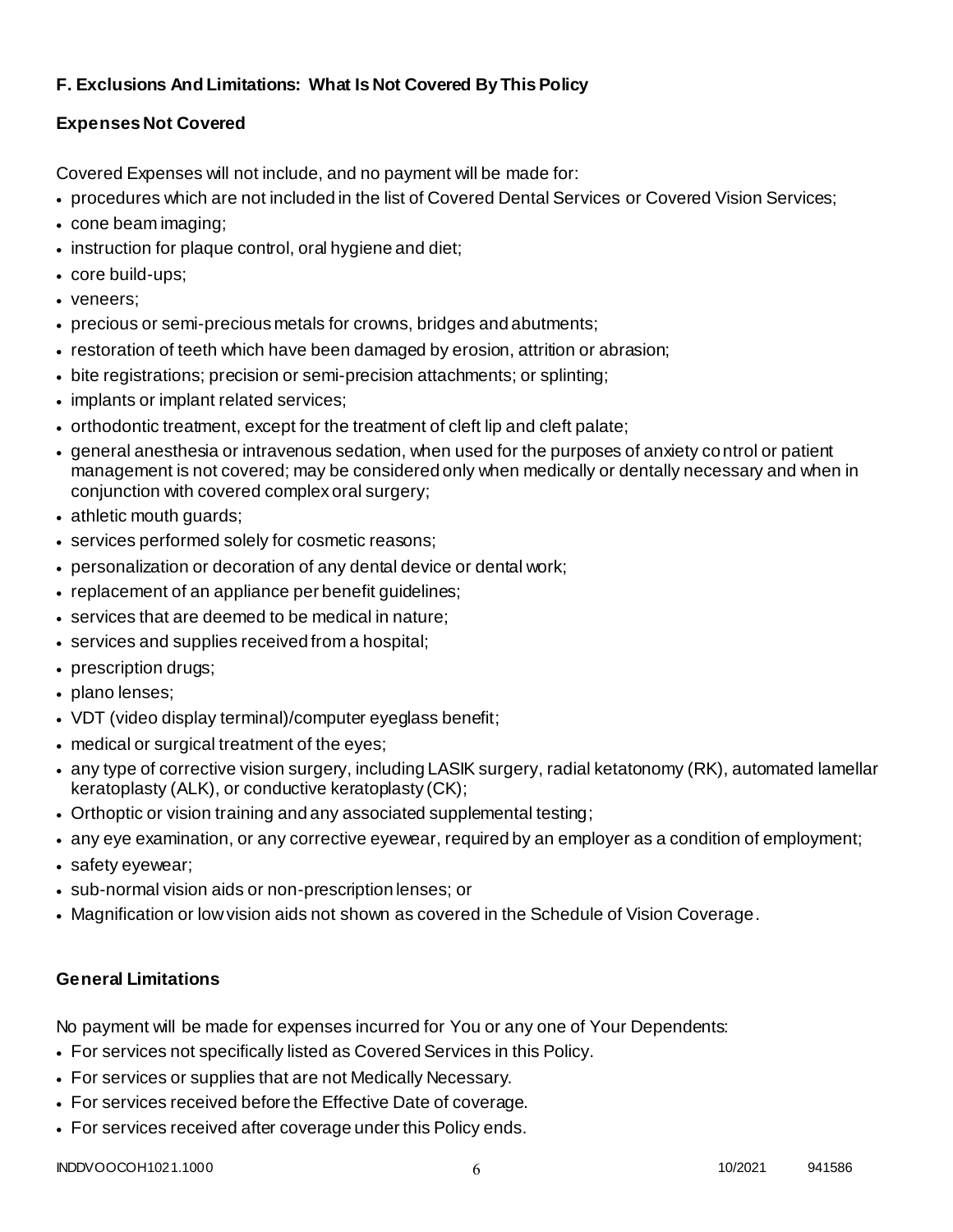- For services for which You have no legal obligation to pay or for which no charge would be made if You did not have insurance coverage.
- For Professional services or supplies received or purchased directly or on Your behalf by anyone, including a Provider, from any of the following:
	- **Yourself or Your employer;**
	- a person who lives in the Covered Person's home, or that person's employer;
	- a person who is related to the Covered Person by blood, marriage or adoption, or that person's employer.
- for or in connection with an Injury arising out of, or in the course of, any employment for wage or profit;
- for or in connection with a Sickness which is covered under any workers' compensation or similar law;
- for charges made by a Hospital owned or operated by or which provides care or performs services for, the United States Government, if such charges are directly related to a condition which occurred while serving in the military or an associated auxiliary unit;
- services or supplies received due to an act of war, declared or undeclared while serving in the military or an associated auxiliary unit;
- to the extent that payment is unlawful where the person resides when the expenses are incurred;
- for charges which the person is not legally required to pay;
- for charges which would not have been made if the person had no insurance;
- to the extent that billed charges exceed the rate of reimbursement as described in the Schedule;
- for charges for unnecessary care, treatment or surgery;
- to the extent that You or any of Your Dependents is in any way paid or entitled to payment for those expenses by or through a public program, other than Medicaid;
- for or in connection with experimental procedures or treatment methods not approved by the American Dental Association or the appropriate dental specialty society;
- Procedures that are a covered expense under any other plan which provides dental or vision benefits;
- To the extent that benefits are paid or payable for those expenses under the mandatory part of any auto insurance policy written to comply with a "no-fault" insurance law or an uninsured motorist insurance law. Cigna will take into account any adjustment option chosen under such part by You or any one of Your Dependents.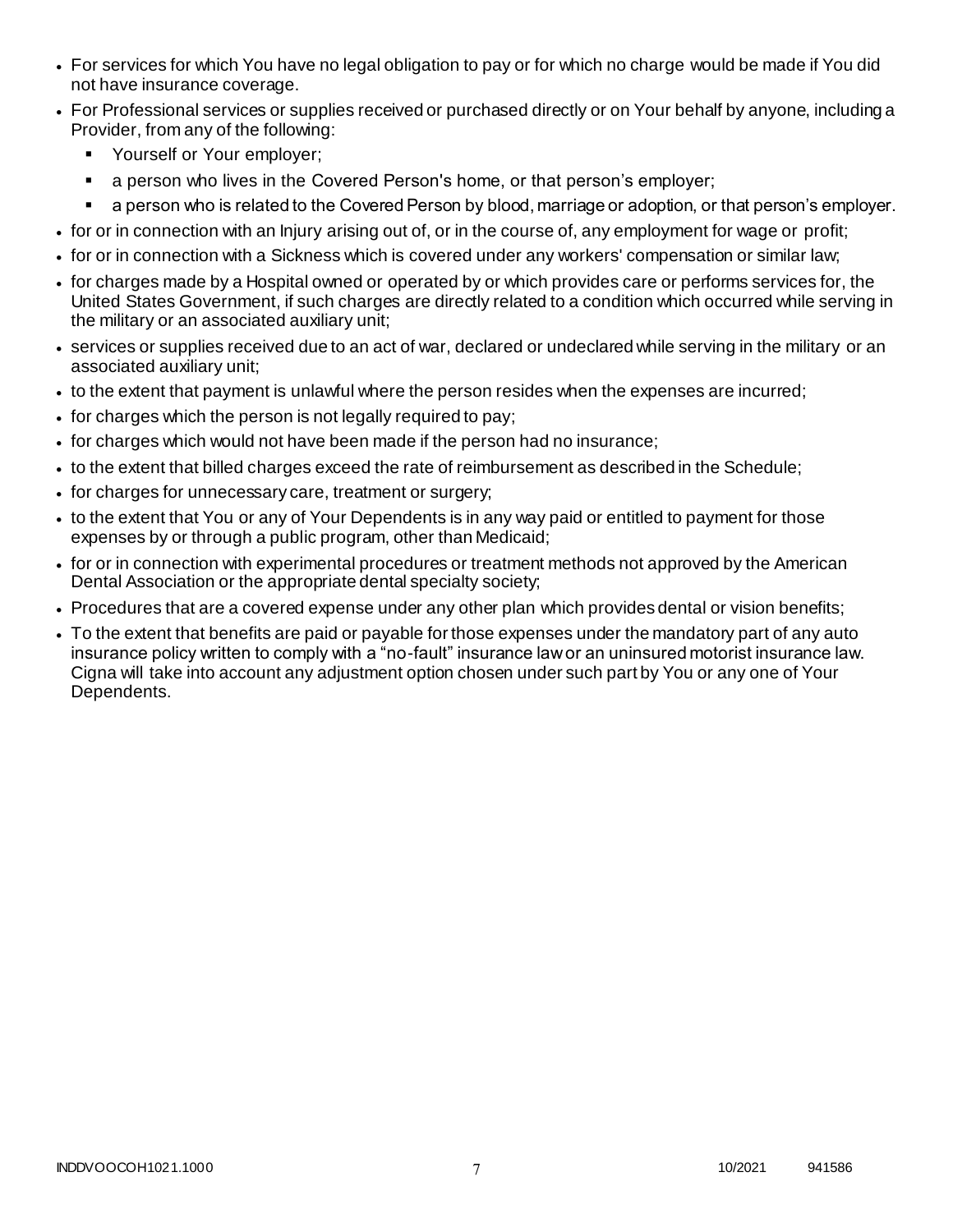### **G. Predetermination of Dental Benefits Program**

Predetermination of Benefits is a voluntary review of a Dentist's proposed treatment plan and expected charges. It is not preauthorization of service and is not required.

The treatment plan should include supporting pre-operative x-rays and other diagnostic materials as requested by Cigna's dental consultant. If there is a change in the treatment plan, a revised plan should be submitted.

Cigna will determine covered dental expenses for the proposed treatment plan. If there is no Predetermination of Benefits, Cigna will determine covered dental expenses when it receives a claim.

Review of proposed treatment is advised whenever extensive dental work is recommended when charges exceed **\$500**.

Predetermination of Benefits is not a guarantee of a set payment. Payment is based on the services that are actually delivered and the coverage in force at the time services are completed.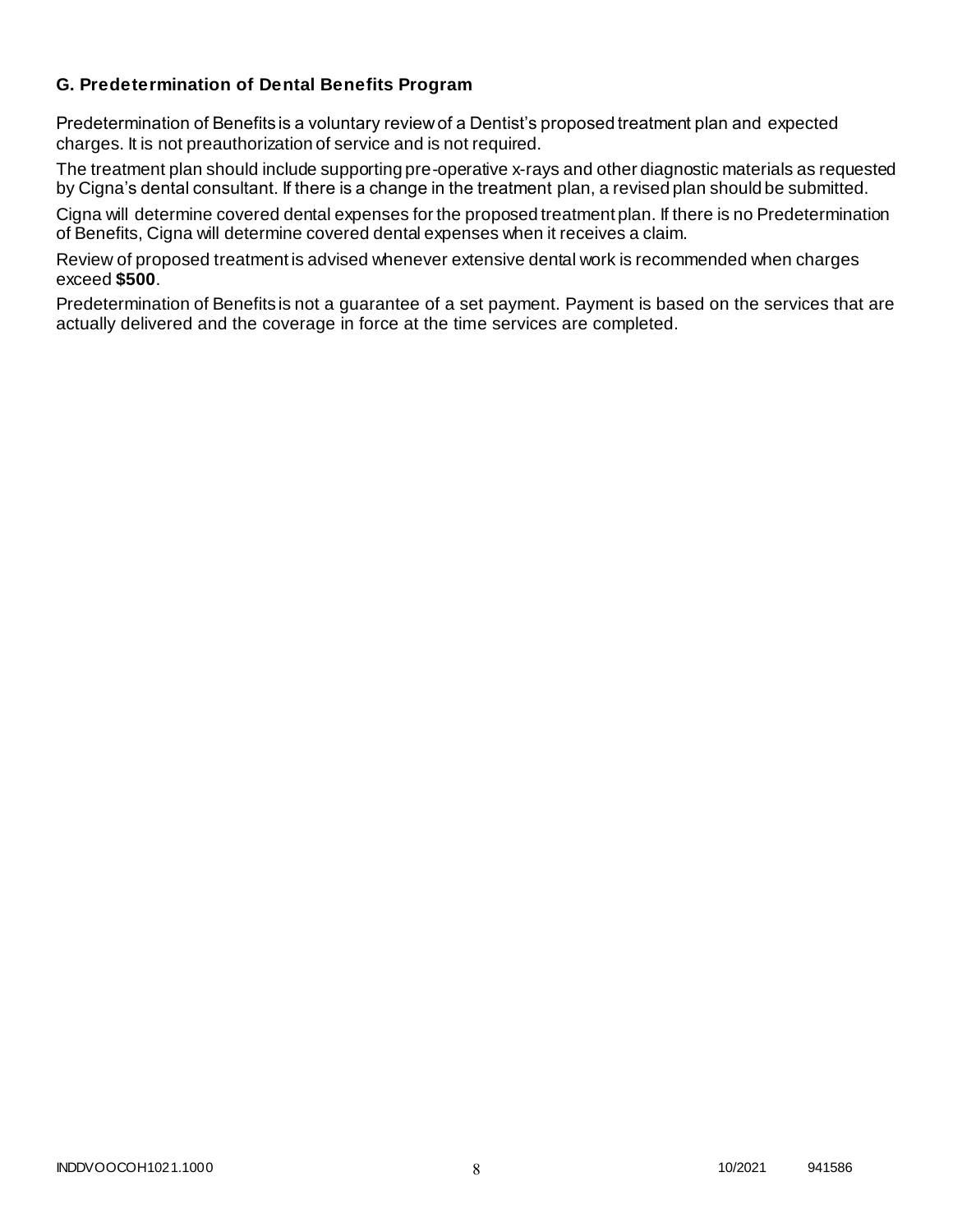### **H. General Provisions**

### **WHEN YOU HAVE A COMPLAINT OR AN APPEAL**

For the purposes of this section, any reference to "You," "Your" or "Yourself" also refers to a representative or Provider designated by You to act on Your behalf, unless otherwise noted.

We want You to be completely satisfied with the care You receive. That is why We have established a process for addressing Your concerns and solving Your problems.

#### **Start with Member Services**

We are here to listen and help. If You have a concern regarding a person, a service, the quality of care, or contractual benefits, You can call Our toll-free number and explain Your concern to one of Our Customer Service representatives. You can also express that concern in writing. Please call or write to Us at the following:

Customer Services Toll-Free Number or address on mycigna.com, explanation of benefits or claim form

We will do Our best to resolve the matter on Your initial contact. If We need more time to review or investigate Your concern, We will get back to You as soon as possible, but in any case within 30 days. If You are not satisfied with the results of a coverage decision, You can start the appeals procedure.

#### **Appeals Procedure**

Cigna has a two step appeals procedure for coverage decisions. To initiate an appeal, You must submit a request for an appeal in writing within 365 days of receipt of a denial notice. You should state the reason why You feel Your appeal should be approved and include any information supporting Your appea l. If You are unable or choose not to write, You may ask to register Your appeal by telephone. Call or write to Us at the toll-free number or address on Your Benefit Identification card, explanation of benefits or claim form.

#### **Level One Appeal**

Your appeal will be reviewed and the decision made by someone not involved in the initial decision. Appeals involving Medical Necessity or clinical appropriateness will be considered by a health care professional.

For level one appeals, We will respond in writing with a decision within 30 calendar days after We receive an appeal for a postservice coverage determination. If more time or information is needed to make the determination, We will notify You in writing to request an extension of up to 15 calendar days and to specify any additional information needed to complete the review.

If You are not satisfied with Our level-one appeal decision, You may request a level-two appeal.

### **Level Two Appeal**

If You are dissatisfied with Our level one appeal decision, You may request a second review. To start a level two appeal, follow the same process required for a level one appeal.

Most requests for a second review will be conducted by the Appeals Committee, which consists of at least three people. Anyone involved in the prior decision may not vote on the Committee. For appeals involving Medical Necessity or clinical appropriateness, the Committee will consult with at least one Dentist reviewer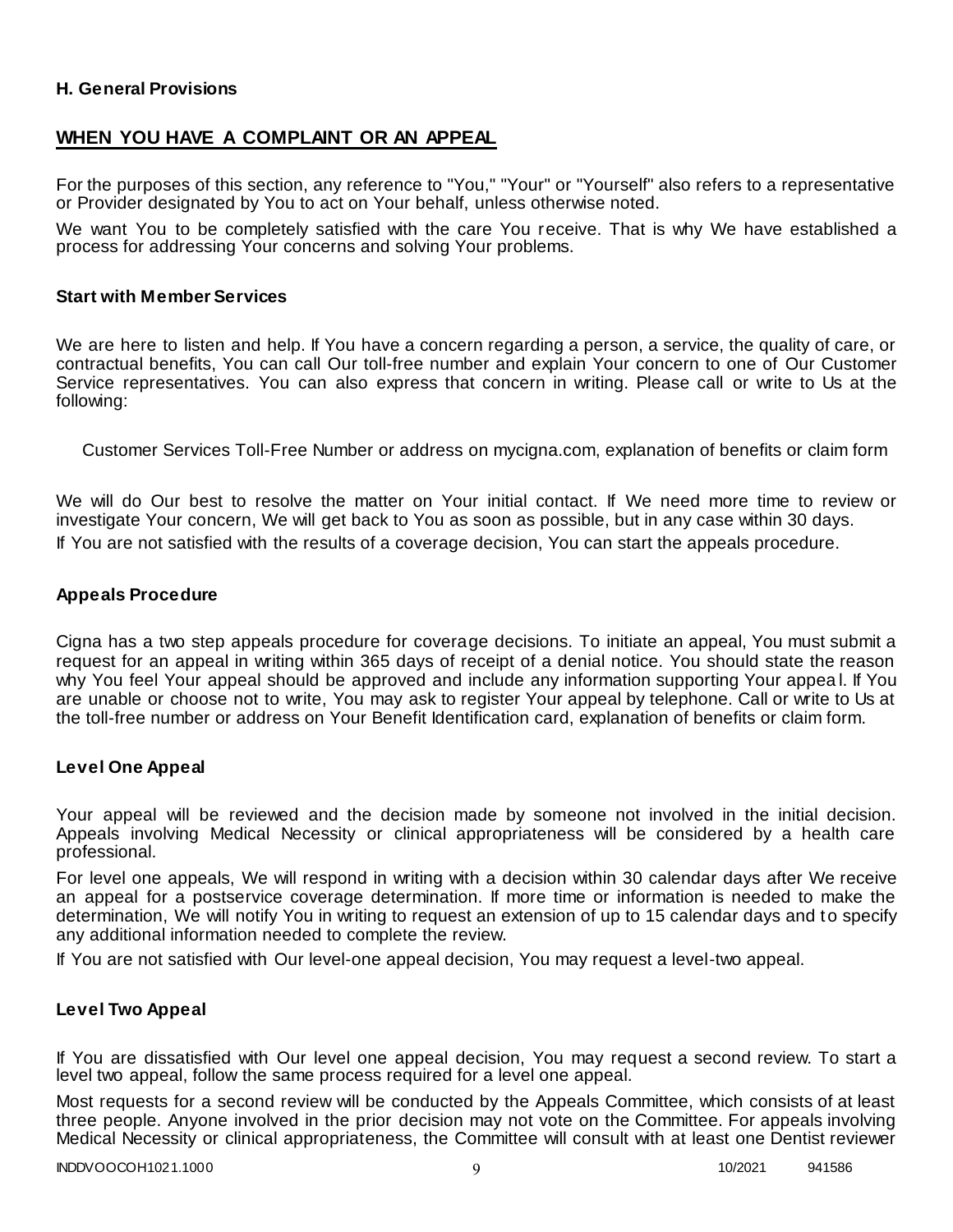in the same or similar specialty as the care under consideration, as determined by Cigna's Dentist reviewer. You may present Your situation to the Committee in person or by conference call.

For level two appeals We will acknowledge in writing that We have received Your request and schedule a Committee review. For postservice claims, the Committee review will be completed within 30 calendar days. If more time or information is needed to make the determination, We will notify You in writing to request an extension of up to 15 calendar days and to specify any additional information needed by t he Committee to complete the review. You will be notified in writing of the Committee's decision within five working days after the Committee meeting, and within the Committee review time frames above if the Committee does not approve the requested coverage.

### **Notice of Benefit Determination on Appeal**

Every notice of an appeal decision will be provided in writing or electronically and, if an adverse determination, will include:

- (1) the specific reason or reasons for the denial decision;
- (2) reference to the specific Policy provisions on which the decision is based;
- (3) a statement that the claimant is entitled to receive, upon request and free of charge, reasonable access to and copies of all documents, records, and other Relevant Information as defined;
- (4) upon request and free of charge, a copy of any internal rule, guideline, protocol or other similar criterion that was relied upon in making the adverse determination regarding Your appeal, and an explanation of the scientific or clinical judgment for a determination that is based on a medical necessity, experimental treatment or other similar exclusion or limit.

#### **Relevant Information**

Relevant Information is any document, record, or other information which was relied upon in making the benefit determination; was submitted, considered, or generated in the course of making the benefit determination, without regard to whether such document, record, or other information was relied upon in making the benefit determination; demonstrates compliance with the administrative processes and safeguards required by federal law in making the benefit determination; or constitutes a statement of policy or guidance with respect to the plan concerning the denied treatment option or benefit or the claimant's diagnosis, without regard to whether such advice or statement was relied upon in making the benefit determination.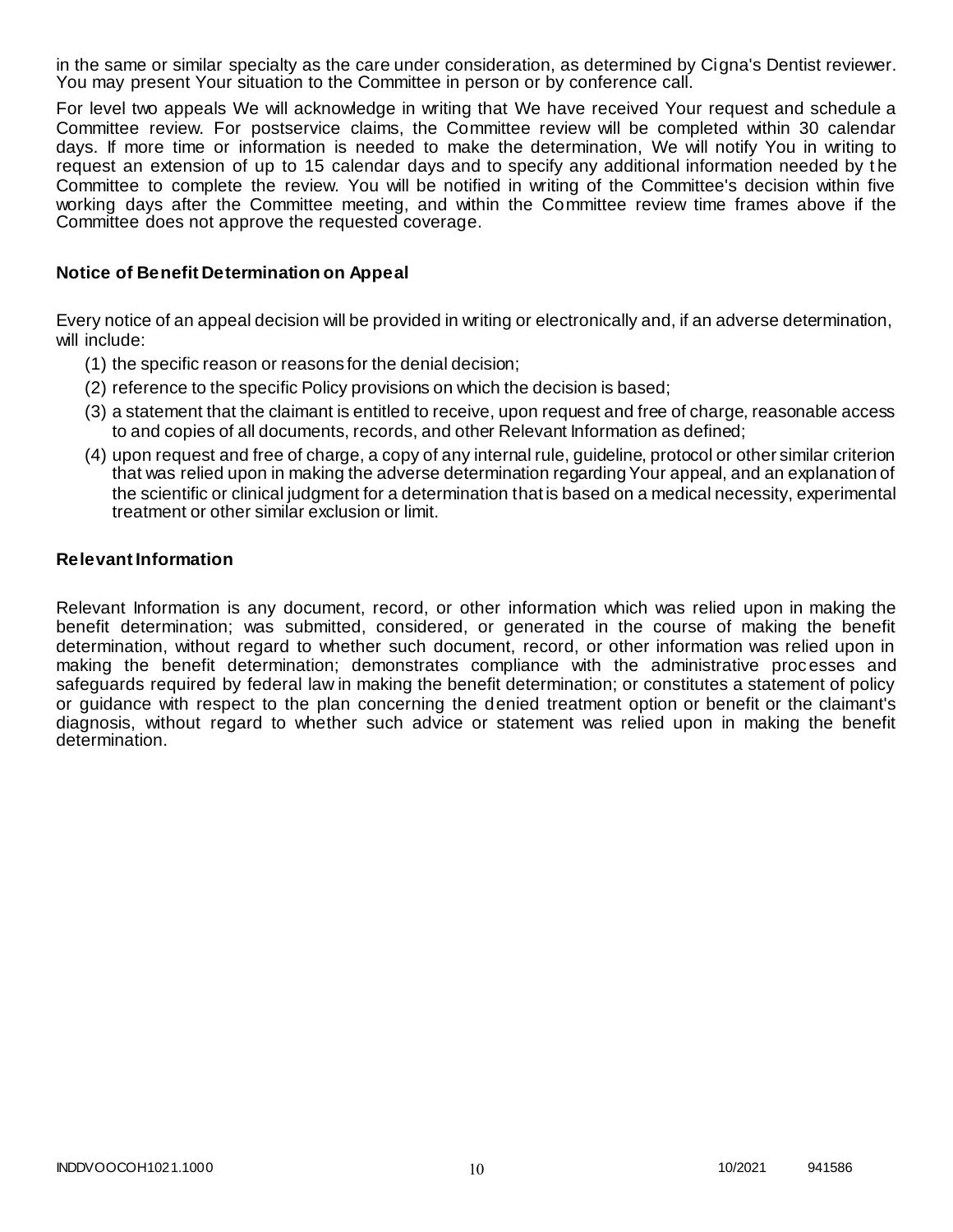# **I. Participating Dental Providers**

Cigna will provide a current list of Dentists currently participating with Cigna and their locations to each Covered Person upon request.

To verify if a Dentist is currently participating with Cigna and is accepting new Cigna Insureds, the Covered Person should visit Our website at mycigna.com.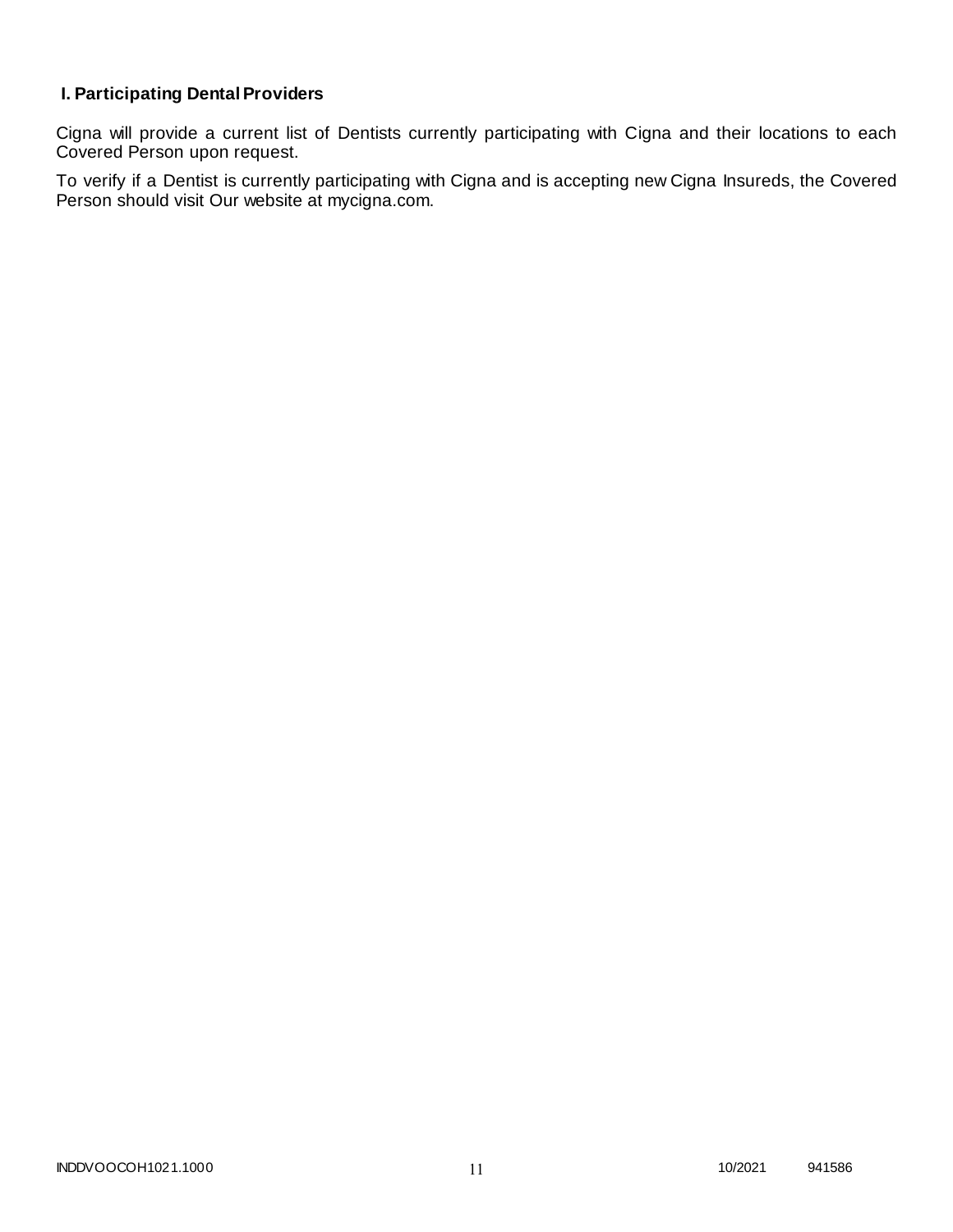### **J. Renewability, Eligibility, and Continuation**

1. The Policy will renew except for the specific events stated in the Policy. Cigna may change the premiums of the Policy with 60 days written notice to the Insured. However, Cigna will not refuse to renew or change the premium schedule for the Policy on an individual basis, but only for all Insureds in the same class and covered under the same Policy as You.

2. The individual plan is designed for residents of Ohio who are not enrolled under or covered by any other group or individual health coverage. You must notify Cigna of all changes that may affect any Covered Person's eligibility under the Policy.

3. You or Your Dependent(s) will become ineligible for coverage:

- When premiums are not paid according to the due dates and grace periods described in the premium section.
- With respect to Your Spouse, Domestic Partner, or partner to a Civil Union: when the Spouse is no longer married to the Insured or when the union is dissolved.
- With respect to You and Your Family Member(s): when You no longer meet the requirements listed in the Conditions of Eligibility section.
- The date the Policy terminates.
- When the Insured no longer lives in the Service Area.

4. If a Covered Person's eligibility under this Plan would terminate due to the Insured's death, divorce or if other Dependents would become ineligible due to age or no longer qualify as dependents for coverage under this Plan; except for the Insured's failure to pay premium, the Covered Person's insurance will be continued if the Covered Person exercising the continuation right notifies Cigna and pays the appropriate monthly premium within 60 days following the date this Policy would otherwise terminate.